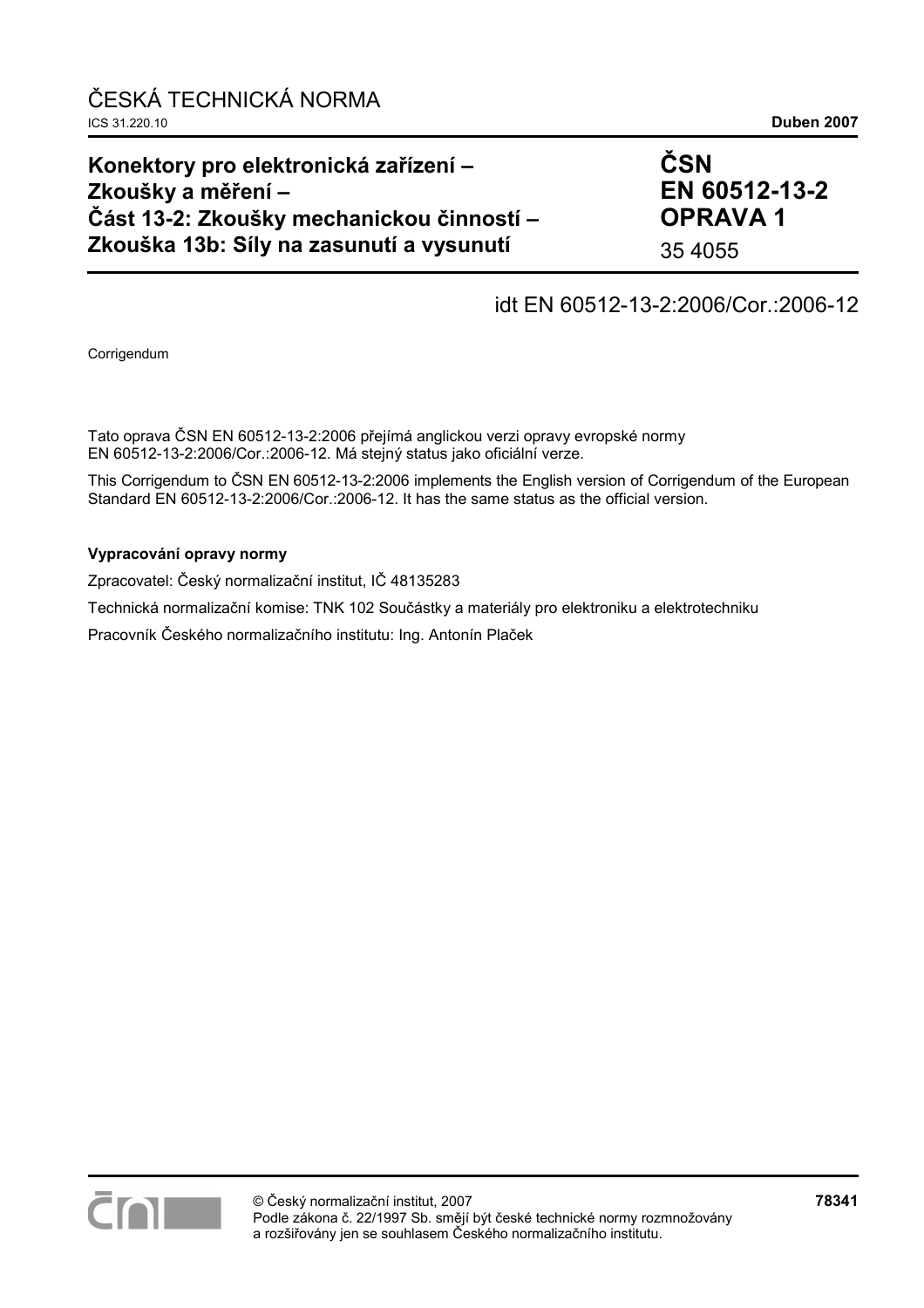

Corrigendum to EN 60512-13-2:2006

English version

\_\_\_\_\_\_\_\_\_\_\_

**Foreword** 

**Replace** the last paragraph by:

Annex ZA has been added by CENELEC.

**Add** Annex ZA (see overleaf):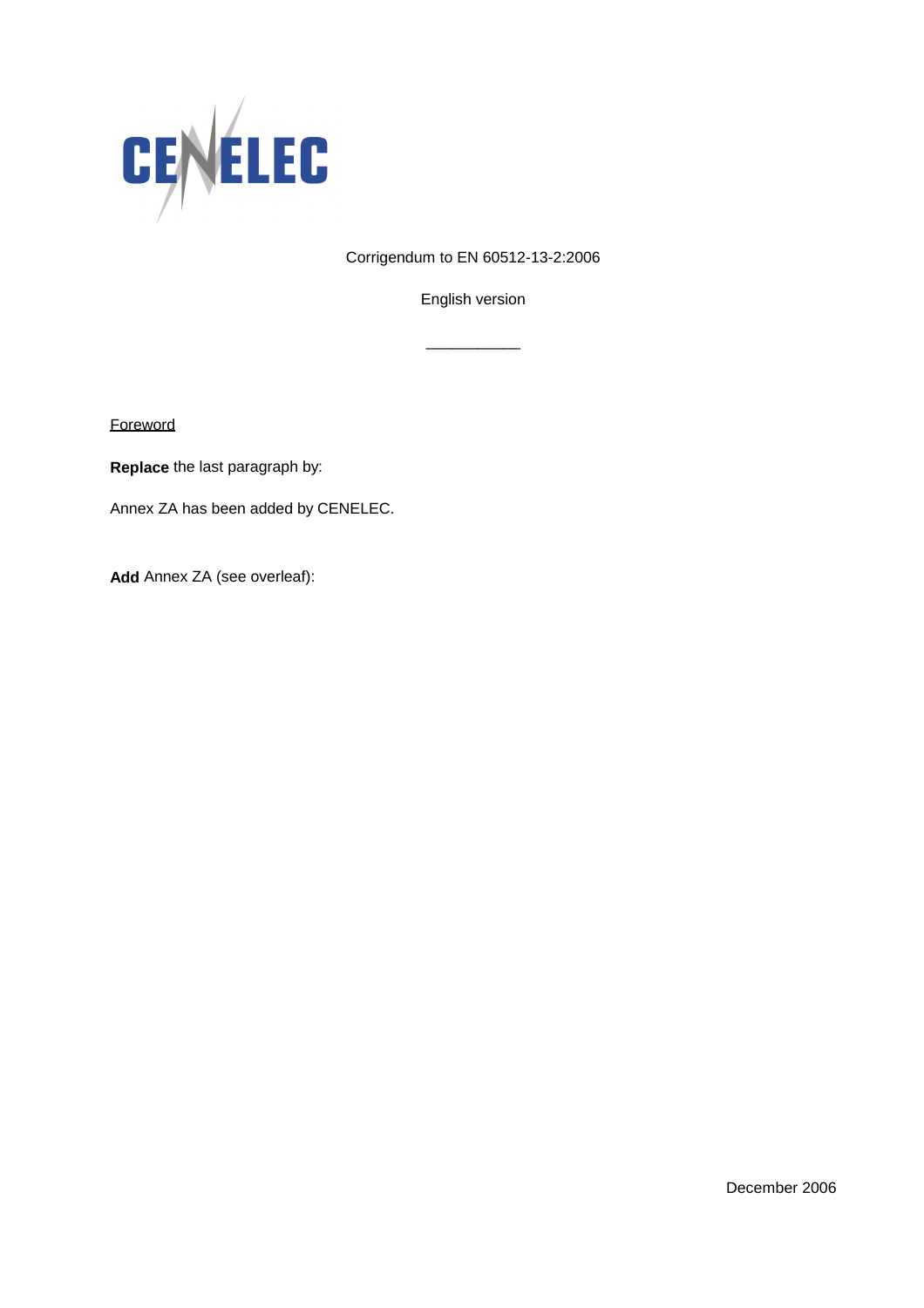# **Annex ZA**

### (normative)

### **Normative references to international publications with their corresponding European publications**

The following referenced documents are indispensable for the application of this document. For dated references, only the edition cited applies. For undated references, the latest edition of the referenced document (including any amendments) applies.

NOTE When an international publication has been modified by common modifications, indicated by (mod), the relevant EN/HD applies.

| Publication   | Year  | Title                                                                                                                                          | EN/HD | Year       |
|---------------|-------|------------------------------------------------------------------------------------------------------------------------------------------------|-------|------------|
| IEC 60512-1-1 | $-1)$ | Connectors for electronic equipment - Tests EN 60512-1-1<br>and measurements<br>Part 1-1: General examination - Test 1a:<br>Visual examination |       | $2002^{2}$ |

\_\_\_\_\_\_\_\_\_\_\_

j

<sup>1)</sup> Undated reference.

<sup>2)</sup> Valid edition at date of issue.